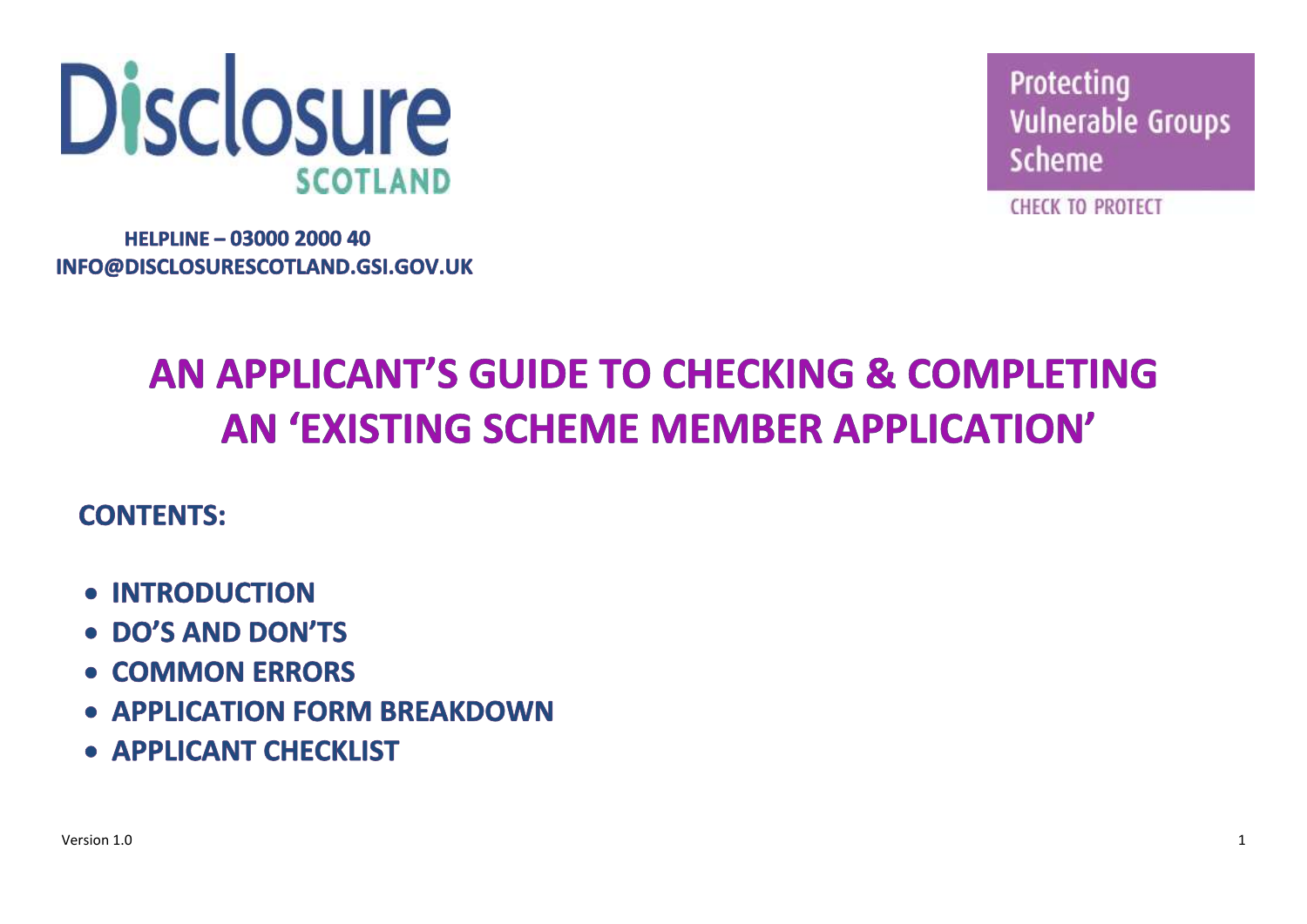## **INTRODUCTION:**

Our Application Processing department are responsible for carrying out quality assurance checks on all application forms received. Unnecessary delays to processing applications are caused by **mandatory fields** being omitted from an application form or where completed fields have been endorsed incorrectly. Please note all mandatory fields are highlighted in **yellow** on the application form. This guide has been created to help identify the most common errors and how to avoid these, it also includes a list of 'Do's' and 'Don'ts', a breakdown of what information each field should contain and an applicant's checklist for you to refer to before submitting an application to Disclosure Scotland or to a registered person/employer.

## **DO'S AND DON'TS:**

| DO                                                                                               |                                                                                |
|--------------------------------------------------------------------------------------------------|--------------------------------------------------------------------------------|
| Make a note of the application form number (the 16 digit number printed under                    | Don't place any stamps or stickers on the form.                                |
| the barcode in the top right hand corner on the front of the form) for enquiry                   |                                                                                |
| purposes. Note that this is not the same as the PVG Scheme membership number                     |                                                                                |
| which will be printed on a disclosure record when it is issued.                                  |                                                                                |
| Ensure all fields have been completed unless guidance notes suggest otherwise.                   | Don't write over the edges of the boxes.                                       |
| Mandatory fields are highlighted in yellow.                                                      |                                                                                |
| Ensure all choices in the boxes are indicated by a cross $[X]$ , not a $[\checkmark]$ .          | Don't submit any scanned, downloaded or photocopied versions of an             |
|                                                                                                  | application form, we are unable to accept these and the application(s) will be |
|                                                                                                  | rejected.                                                                      |
| Ensure the application has been completed in <b>black</b> or <b>blue</b> ink and written clearly | Don't send any original documents to Disclosure Scotland, we only require      |
| in <b>BLOCK CAPITALS</b> within the boxes provided.                                              | photocopies of documents.                                                      |
| Ensure only one letter or number has been used for each box. The number of                       |                                                                                |
| boxes given for each section indicates the maximum amount of letters/numbers                     |                                                                                |
| that the system will accept.                                                                     |                                                                                |
| If you make a mistake please ensure it is corrected by either using correcting fluid             |                                                                                |
| sparingly, or by clearly scoring through the error and by writing the answer in the              |                                                                                |
| remaining space. If this is not possible, please start a new form.                               |                                                                                |
| Ensure the correct PVG Scheme Membership number has been endorsed at B1.                         |                                                                                |
| Ensure supporting documentation has been supplied if you are notifying                           |                                                                                |
| Disclosure Scotland of any changes to your personal details at B7.                               |                                                                                |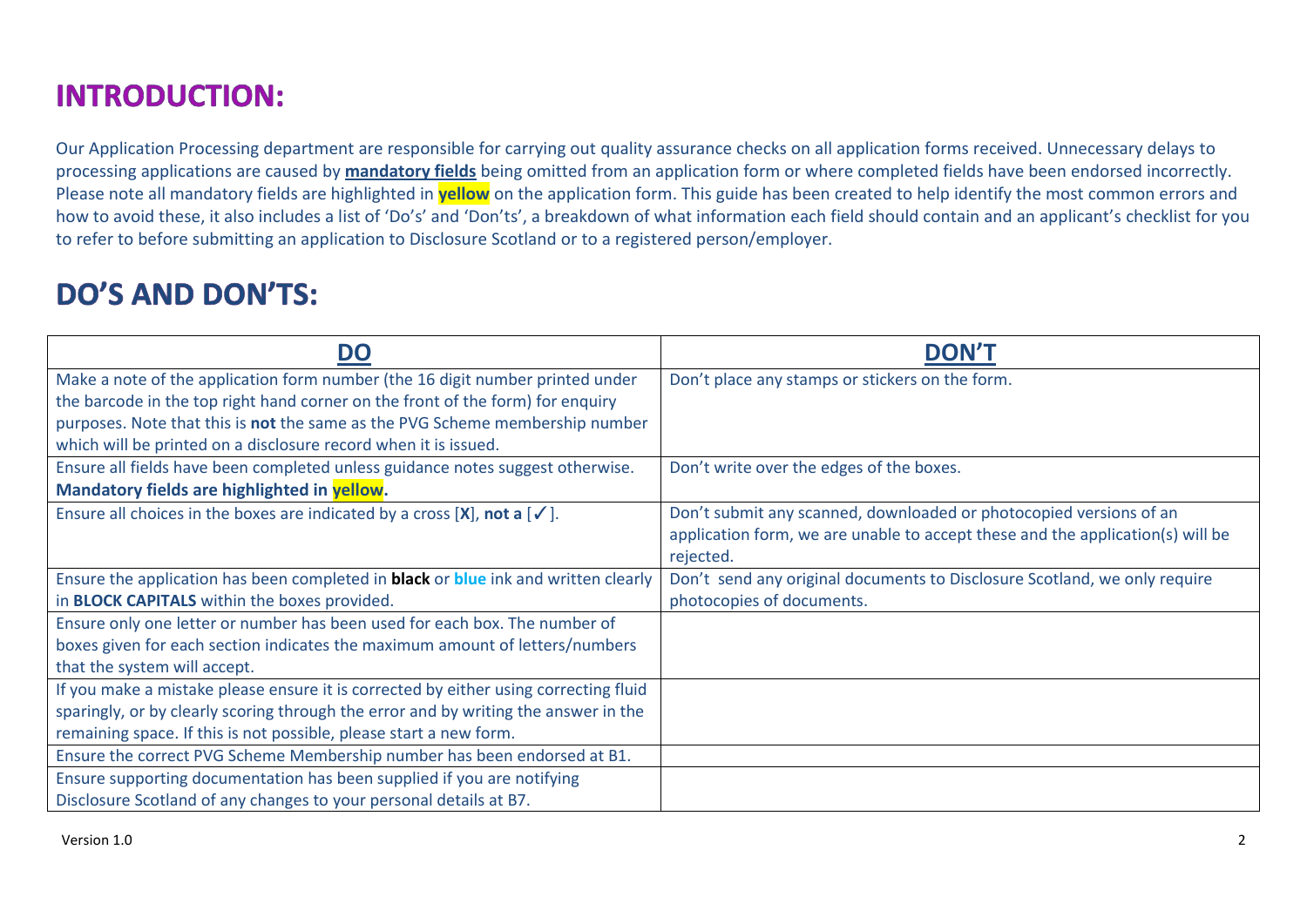## **COMMON ERRORS:**

The most common errors in relation to an Existing Scheme Member application are listed below. Please look out for these before submitting an application to a registered person to countersign or to Disclosure Scotland. All mandatory fields must be endorsed however please pay particular attention to the fields below to ensure they have been completed correctly, this will avoid any unnecessary delays to the progress of an application.

- A1 Level of Disclosure. One of the most common errors at A1 is an individual applying for a Scheme Record Update for a workforce they haven't previously submitted an application for. For example, if you are a member of the PVG Scheme for children you can only apply for a Scheme Record Update for children. If you are now carrying out regulated work for both children and adults you must still complete an existing Scheme Member form but request a full Scheme Record and pay the appropriate fee. *Please note Scheme Membership Statements & Scheme Membership Statements(Countersigned) do not contain vetting information but simply confirm if an individual is/is not barred from the relevant workforce. They are intended for use by individuals and personal employers. If you receive a Scheme Membership Statement because you have requested one in error, and want a Scheme Record/Scheme Record Update, you must submit another application and pay the appropriate fee.*
- **A2 -** Please ensure the correct workforce has been selected in relation to the position applied for. Disclosure Scotland are unable to add a workforce once an application has been submitted. You must only apply in relation to the type(s) of regulated work which you will be doing for an organisation. Please discuss with your employer if you are unsure of which workforce to select.
- **B1 – PVG Scheme Membership Number/PVG Scheme ID.** An individual's PVG Scheme Membership number is different to a certificate number. The Scheme membership number is unique to an individual and will start with the year that you became a member of the PVG Scheme, for example if you initially applied in 2014 your membership number will begin with the digits '14'. You will find your Scheme membership number on your certificate under your name and date of birth details and this will be 16 digits long. N.B *On the top right hand side of a certificate you will see 'Disclosure Number' followed by a number beginning with '20000', this is the certificate number and should not be endorsed at B1.*
- **B7** *–* **Changes to an applicant's personal details.** We come across many errors in relation to B7, often where this has been omitted or 'yes' has been selected but no supporting documents have been attached to confirm the changes. Please ensure B7 has been marked and if 'yes' has been selected ensure the changes to the personal details have been included with the application, this can be noted on a separate piece of paper. If B7 has been omitted and confirmed as 'yes' once the application has been received by Disclosure Scotland we will require proof of the changes or confirmation from a countersignatory confirming what proof has been seen.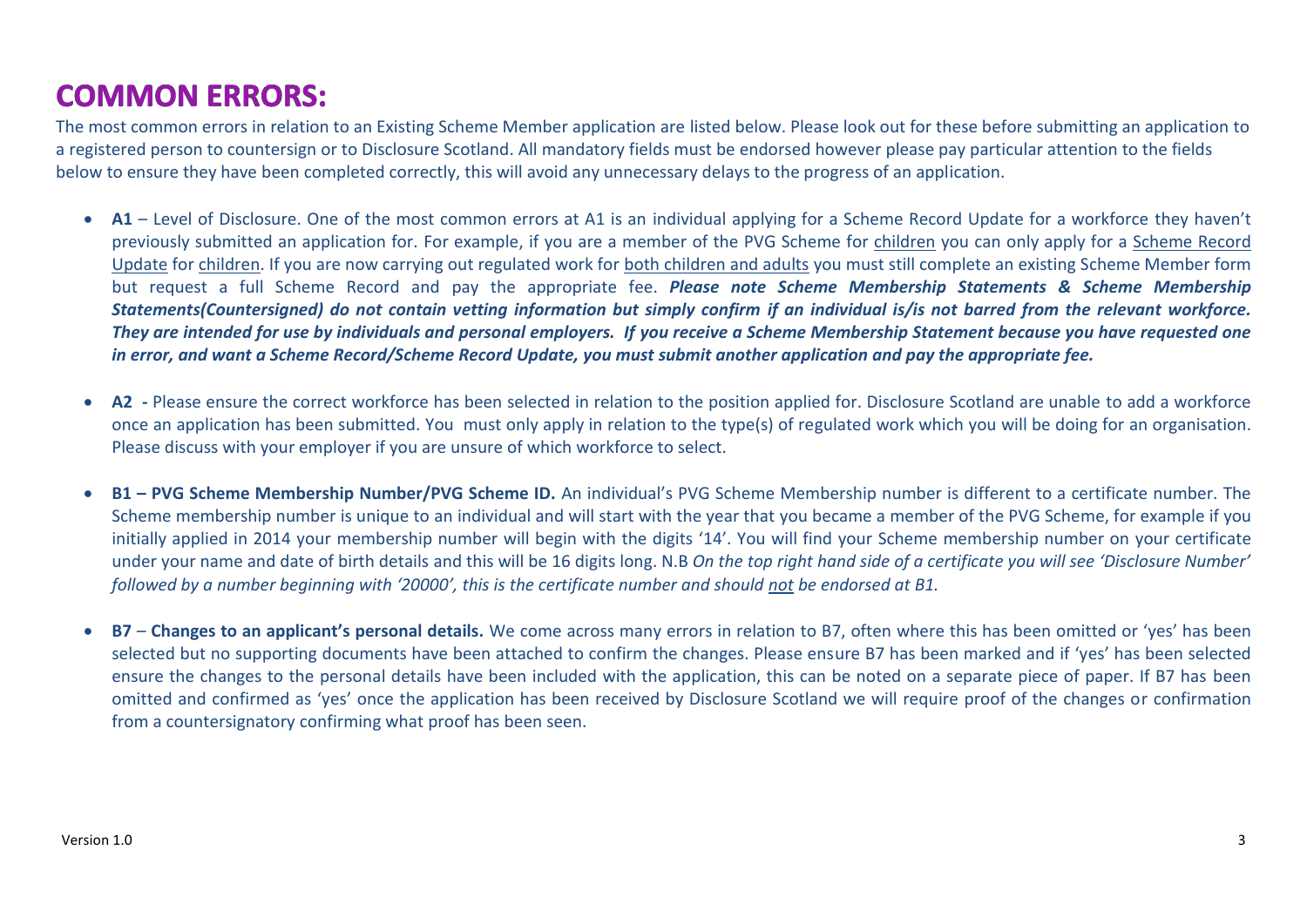## **APPLICATION FORM BREAKDOWN:**

**PART A – TYPE OF APPLICATION**

Ensure you have selected the correct level of Disclosure and only one box has been marked.

| <b>PART A</b>           | Type of Application (Read Note A) |                                                |
|-------------------------|-----------------------------------|------------------------------------------------|
| Cross (X) one box only. | Scheme Membership Statement       | Scheme Record                                  |
|                         | Scheme Record Update              | Scheme Membership<br>Statement (Countersigned) |

### **Scheme Membership Statement:**

Please note Scheme Membership Statements do not contain vetting information but simply confirm if an individual is/is not barred from the relevant workforce as they are intended for use by individuals. If you receive a Scheme Membership Statement because you have requested one in error, and want a Scheme Record, you must submit another application and pay the appropriate fee. *If you have had a Scheme Membership Statement previously you are not eligible to apply for any additional statements for the same workforce previously applied for.*

### **Scheme Record:**

**A1**

Scheme Record certificates show full vetting information and the application must be countersigned by a registered person, this is normally your employer.

### **Scheme Record Update:**

Scheme Record Update certificates are now called Short Scheme Record Disclosures and they will state whether an individual is under consideration for listing or not under consideration for listing and will also confirm that no vetting information is held. Where an individual has vetting information Disclosure Scotland will issue a full Scheme Record Certificate instead, at no additional cost.

*An individual must currently be registered for the PVG Scheme for all type(s) of regulated work to which the application relates (workforce(s) selected at A2). This means you must have a Scheme Record for the type(s) of regulated work selected at A2 in order to apply for an update on the initial Scheme Record. If you do not have this information it can be provided by the helpdesk once security questions have been answered.*

### **Scheme Membership Statement (Countersigned):**

Please note Scheme Membership Statements(Countersigned) do not contain vetting information but simply confirm if an individual is/isn't barred from the relevant workforce, they are intended for use by personal employers. For example an individual employing a nanny/childminder to look after their children, not through an organisation.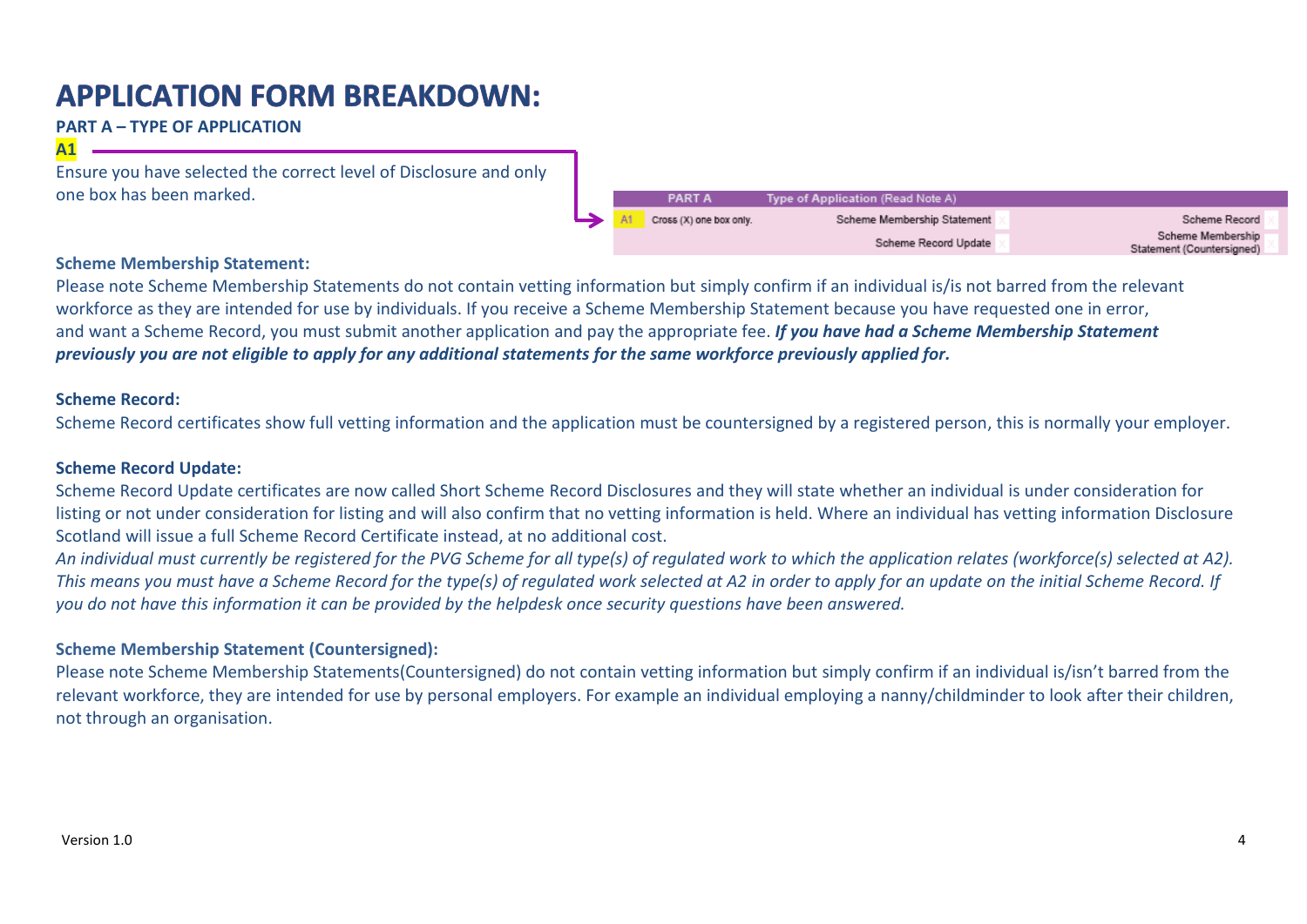#### **A2**

**A3**

Mark an '**X**' in each box that applies. You must only apply in relation to the type(s) of regulated work which you will be doing for the organisation or personal employer. Please confirm with your employer if you are unsure.

Ensure an '**X**' is marked in the appropriate box. You should indicate if you are already a member for the workforce(s) marked at A2. *N. B if the answer is no you are not eligible to apply for a scheme record update.*

## **A4, A5 & A6**

Mark an '**X**' in the appropriate box. If 'yes' has been selected, please ensure you provide an email address at A5/6. *Note that on-line accounts are not currently available however we may use this email address to contact you.*

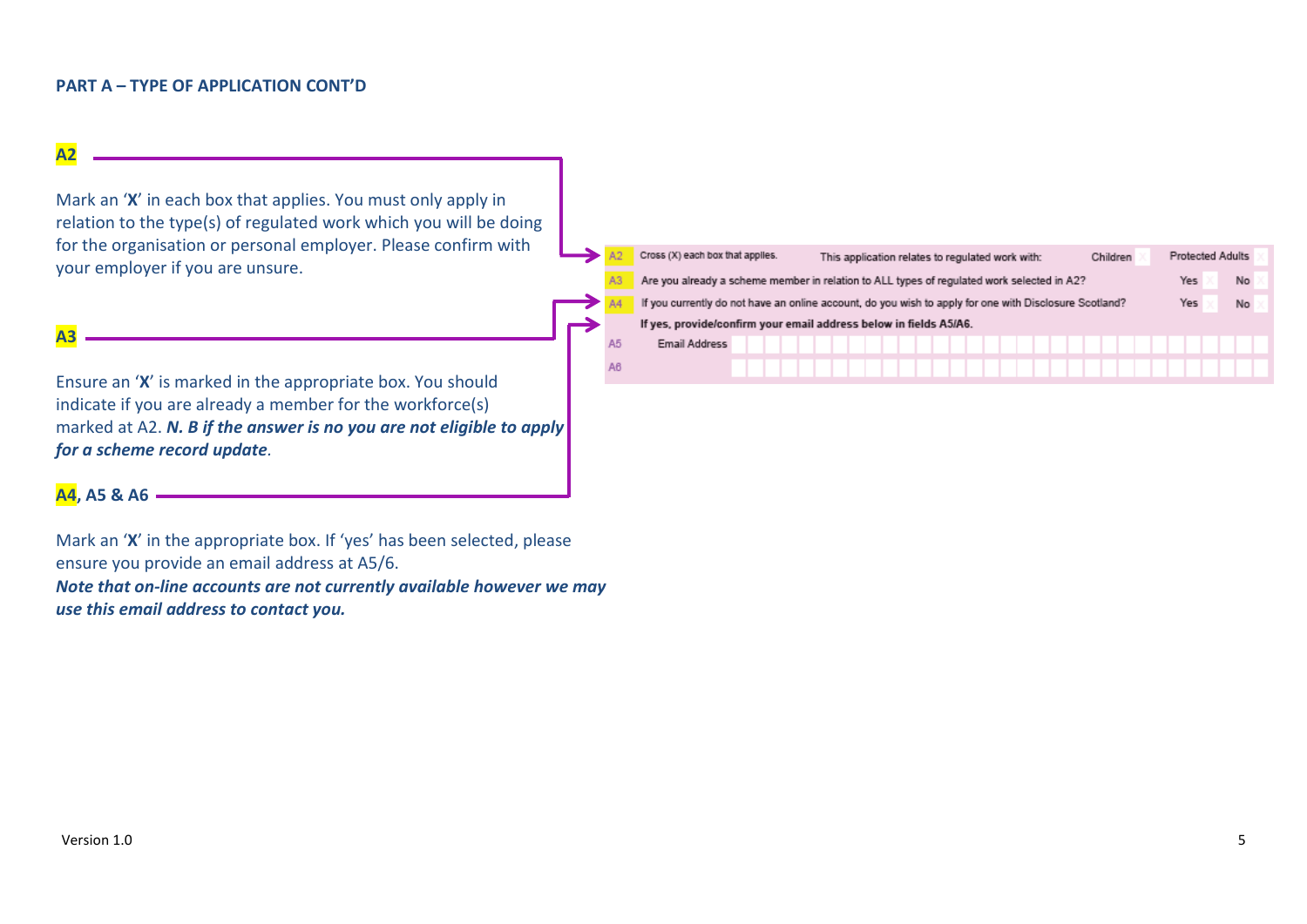### **PART B – PERSONAL DETAILS**

**B1**

A PVG Scheme Membership number is different to a certificate number and is unique to an individual. It will start with the year that they became a member of the PVG Scheme. For example, if an individual initially applied in 2014 their membership number will begin with the digits '14 '. You will find your Scheme membership number on your certificate under your name and date of birth details as shown in the sample on the right hand side highlighted in yellow. **N. B** *on the top right hand side of a certificate you will see 'Disclosure Number' followed by a number beginning with '20000'. Please note: this is the certificate number and should not be endorsed at B1, please refer to sample certificate on right hand side .*

PVG membership number highlighted in yellow Disclosure certificate number highlighted in red

**B2** 

Ensure an ' **X**' has been marked in the appropriate box. Examples of 'Other' may be Doctor, Reverend, Lord etc .

## **B3, B4 & B5**

Current surname & forename(s) should be endorsed including any middle name(s). Please note this will be the name that appears on the applicant's certificate .

## **B6**

Enter your date of birth in the format DD/MM/YYYY .

|                                                             |                                                  | hisclosure Number:<br>10000000000000<br>Page 01 of 01 | 000000000000000                                                                                          |
|-------------------------------------------------------------|--------------------------------------------------|-------------------------------------------------------|----------------------------------------------------------------------------------------------------------|
| MR SAM PELL<br><b>1 ANY STREET</b><br>ANY TOWN<br>POST CODE |                                                  | any authorised requisitory body.                      | A copy of this cisclo sure record has also been set<br>registered body winds countersigned the epplicati |
| iumane<br>onemamersin                                       | Applicant Personal Details<br><b>FELL</b><br>SAM |                                                       |                                                                                                          |
| ata of Bitty                                                | carea roano.                                     |                                                       |                                                                                                          |
| awa wall EV <sup>e</sup><br>tö.                             | 0000000000000300                                 |                                                       |                                                                                                          |

|                | <b>PART B</b>           | Personal Details (Read Note B)          |
|----------------|-------------------------|-----------------------------------------|
|                | <b>Personal Details</b> |                                         |
| <b>B1</b>      | PVG Scheme ID           |                                         |
| <b>B2</b>      | Title                   | Mr<br><b>Mrs</b><br>Ms<br>Miss<br>Other |
| <b>B3</b>      | Surname                 |                                         |
| <b>B4</b>      | Forename(s)             |                                         |
| <b>B5</b>      |                         |                                         |
| B <sub>6</sub> | Date of Birth           | DI MMINI YEYEY                          |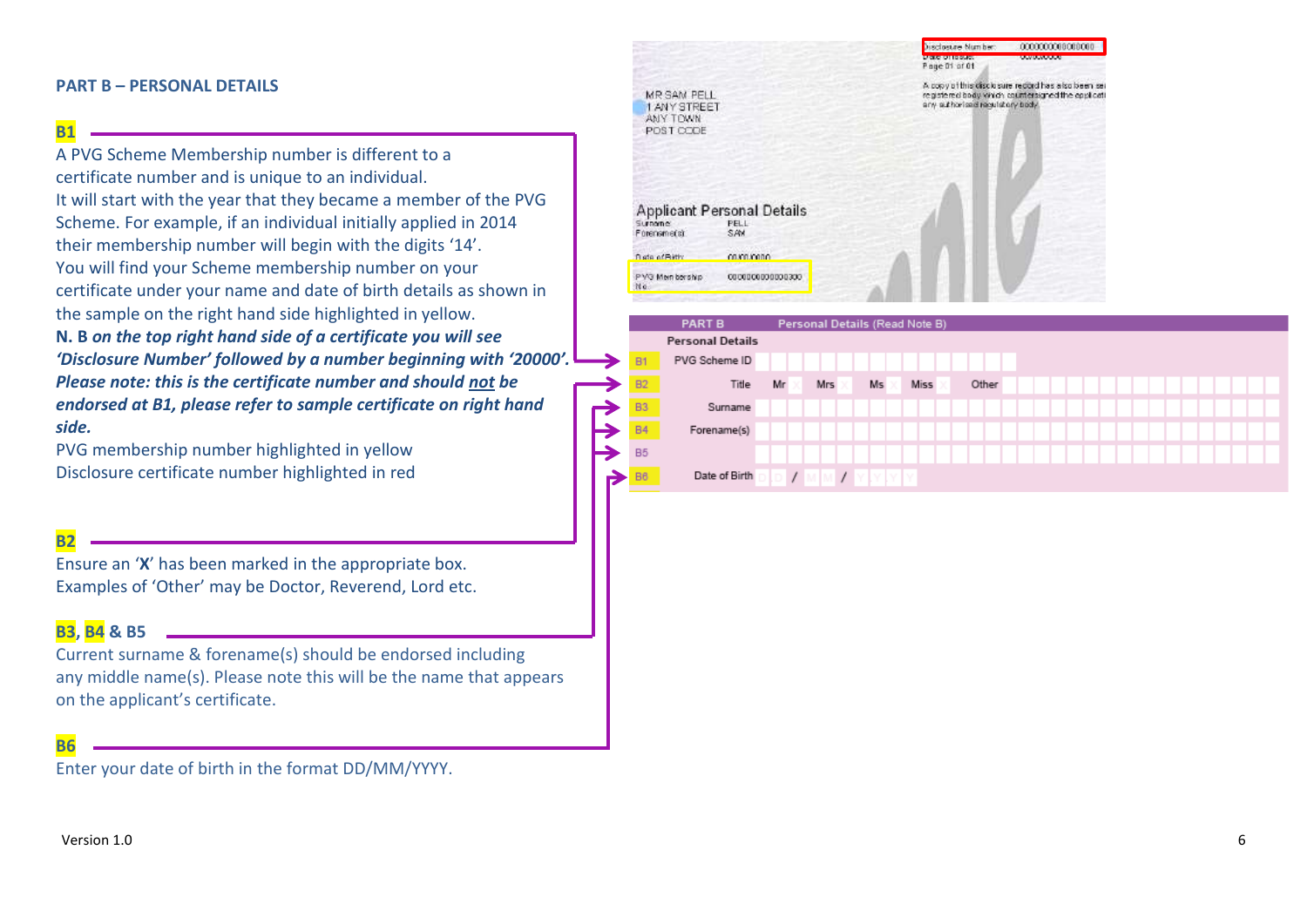### **PART B – PERSONAL DETAILS CONT'D**

Ensure an '**X**' has been marked as appropriate. If the applicant has selected 'yes' please ensure the details of the changes have been indicated on a separate piece of paper with the applicant's PVG ID number noted, this will allow Disclosure Scotland to identify any new information provided on the application form. Failure to do so will cause a delay to the application.

| <b>B7</b>     | Are there changes to your personal details that you have not already told us about? (See guidance)<br>Yes<br>No.<br>If 'Yes' please supply these on a separate piece of paper.                             |  |                  |  |  |  |  |  |  |
|---------------|------------------------------------------------------------------------------------------------------------------------------------------------------------------------------------------------------------|--|------------------|--|--|--|--|--|--|
| <b>B8</b>     | Regulatory Body Details (see Guidance Notes)<br>Have you registered with a Regulatory Body listed in the guidance notes since<br>Yes<br>No<br>If 'Yes', enter details below.<br>your last PVG Application? |  |                  |  |  |  |  |  |  |
| <b>B9/B10</b> | Regulatory Body Code                                                                                                                                                                                       |  | Registration No. |  |  |  |  |  |  |
|               | B11/B12 Regulatory Body Code                                                                                                                                                                               |  | Registration No. |  |  |  |  |  |  |
|               |                                                                                                                                                                                                            |  |                  |  |  |  |  |  |  |

### **B8-B12**

**B7**

## **Regulatory Body Details**

An '**X**' should be marked in the appropriate box**.**

if the applicant is registered with any Regulatory Body

listed above Disclosure Scotland should be notified.

**Please refer to the below table for the format of B84/B86 and B85/B87.**

**Where there is an \* detailed this may represent either a letter or a number.** 

| <b>Regulatory Body Name</b>                        | <b>Regulatory Body Code</b> |
|----------------------------------------------------|-----------------------------|
| <b>Care Commission</b>                             | 101                         |
| <b>General Chiropractic Council</b>                | 102                         |
| <b>General Dental Council</b>                      | 103                         |
| <b>General Medical Council</b>                     | 104                         |
| <b>General Optical Council</b>                     | 105                         |
| <b>General Osteopathic Council</b>                 | 106                         |
| <b>General Teaching Council for Scotland</b>       | 107                         |
| <b>Health Professions Council</b>                  | 108                         |
| <b>Nursing and Midwifery Council</b>               | 109                         |
| Royal Pharmaceutical Society of Great Britain (now | 110                         |
| known as General Pharmaceutical Council)           |                             |
| <b>Scottish Social Services Council</b>            |                             |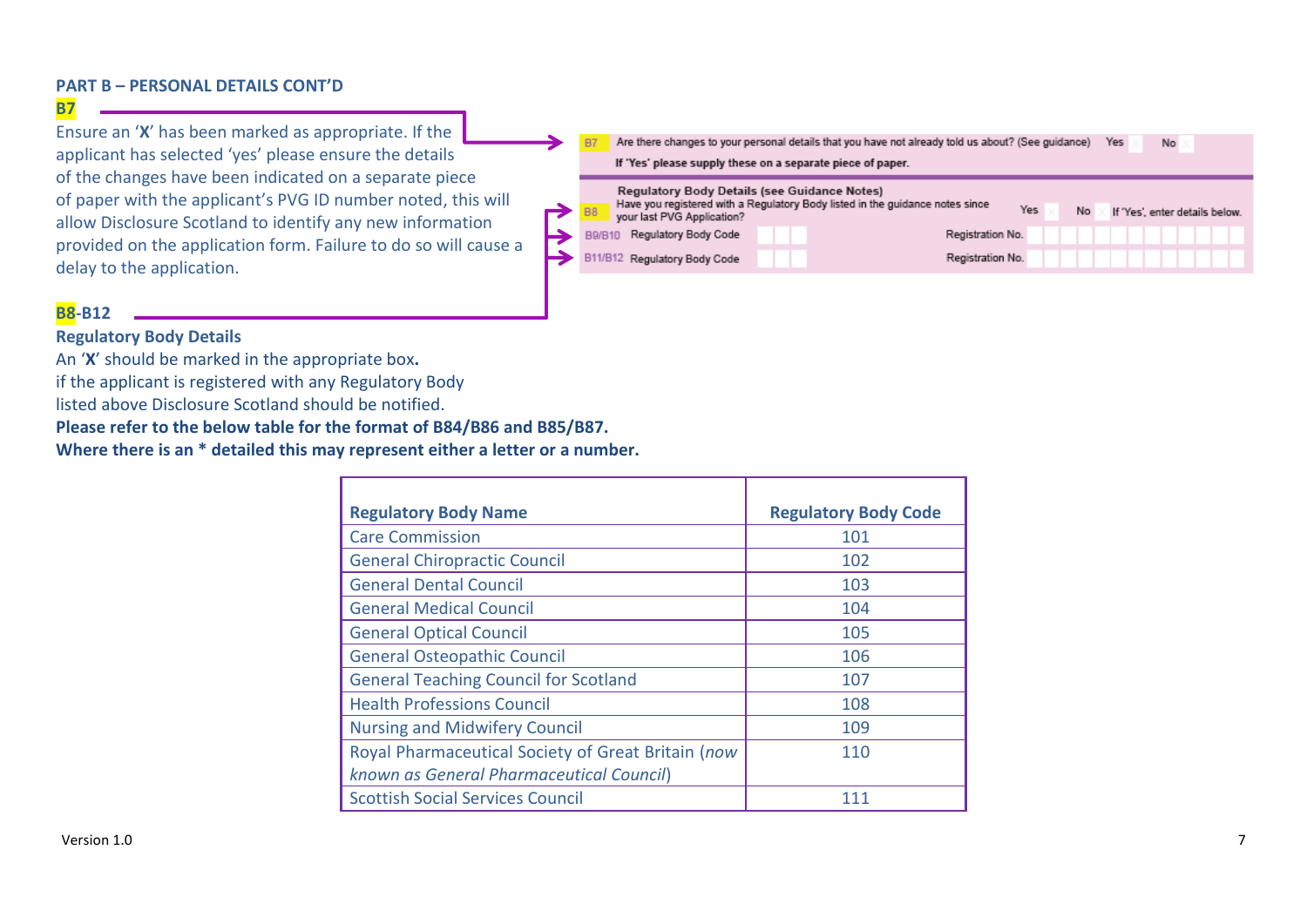## **PART C – DECLARATION (APPLICANT) C1/C2**

This records your signature and date. Please ensure the signature is kept within the box provided. If the signature has been omitted when this is received by Disclosure Scotland we will be unable to process the application and a new one will be required with a signature endorsed.

By signing the declaration on the form you are making certain statements –

• You are requesting a disclosure record under the PVG Scheme:

**Declaration (Read Note C) PART C** 

| I request that a disclosure record be issued to the persons specified in this application in relation to the type(s) of requiated work specified. I understand<br>the following:                                                                                                                                                                                                                                                             |  |                          |  |                            |  |                |  |  |  |  |  |
|----------------------------------------------------------------------------------------------------------------------------------------------------------------------------------------------------------------------------------------------------------------------------------------------------------------------------------------------------------------------------------------------------------------------------------------------|--|--------------------------|--|----------------------------|--|----------------|--|--|--|--|--|
| Disclosure Scotland will use the information I have given to verify my identity and to check and process my application. Disclosure Scotland will<br>use this information and any other information relating to my Scheme membership for the purposes of the Scheme, for the prevention or detection<br>of crime and for other related purposes. Disclosure Scotland will continuously monitor and update the information it holds about me. |  |                          |  |                            |  |                |  |  |  |  |  |
| Disclosure Scotiand may pass the information it holds about me to other Government departments or organisations, the police and other<br>٠<br>law enforcement agencies for the purposes of the Scheme, of the prevention and detection of crime, of the apprehension and prosecution of<br>offenders and for other related purposes.                                                                                                         |  |                          |  |                            |  |                |  |  |  |  |  |
| i declare that the information I have given is complete and correct. I understand that to knowingly make a false statement in this application is a criminal<br>offence. I will give any additional information that may be required to verify the information given and will immediately notify any changes to this<br>Information.                                                                                                         |  |                          |  |                            |  |                |  |  |  |  |  |
|                                                                                                                                                                                                                                                                                                                                                                                                                                              |  | Applicant's<br>Signature |  | FASE KEEP SIGNATURE WITHIN |  | Signature Date |  |  |  |  |  |

- if you are already a member of the Scheme for one type of regulated work, you can only expand your membership of the Scheme to cover the other type of regulated work if you are not barred from doing that other type of regulated work. If you seek to do regulated work when you are barred from doing that type of regulated work, then you will commit a criminal offence.

- you can only request disclosure records under the PVG Scheme for lawful purposes, usually that you are seeking to do the type(s) of regulated work to which the application relates.

• You are requesting that a disclosure record is issued to the persons specified in the application in relation to the type(s) of regulated work specified in your application.

**1.** If you have asked for a Scheme Membership Statement, then by signing this form you are asking for this to be issued to you only

**2.** If you have asked for a Scheme Record, then by signing this form you are asking for the Scheme Record to be issued to the organisation you wish to work for and, if applicable, to the General Teaching Council for Scotland or Scottish Social Services Council if you have given details of your registration with them in field B8. A copy of the Scheme Record will also be issued to you

**3.** If you have asked for a Scheme Record Update, then by signing this form you are asking for the Scheme Record Update to be issued to the organisation you wish to work for. A copy of the Scheme Record Update will also be issued to you.

**4.** If you have asked for a Scheme Membership Statement for a personal employer, then by signing this form you are requesting the Scheme Membership Statement to be issued to the personal employer. A copy of the Scheme Membership Statement will also be issued to you.

• You understand that Disclosure Scotland will use the information you have given to verify your identity and check and process your application. Disclosure Scotland will use the information about you for the purposes of the Scheme, for the prevention or detection of crime and for other related purposes. Disclosure Scotland will continuously monitor and update the information it holds about you.

• You understand that Disclosure Scotland may pass the information it holds about you to other Government departments or organisations, the police and other law enforcement agencies for the purposes of the Scheme, of the prevention and detection of crime, of the apprehension and prosecution of offenders and for other related purposes.

• You are confirming that the information you have given is complete and correct.

• You are confirming that you understand that to knowingly make a false statement in this application is a criminal offence.

• You are agreeing to give any additional information that may be required to verify the information given and will immediately notify any changes to your information.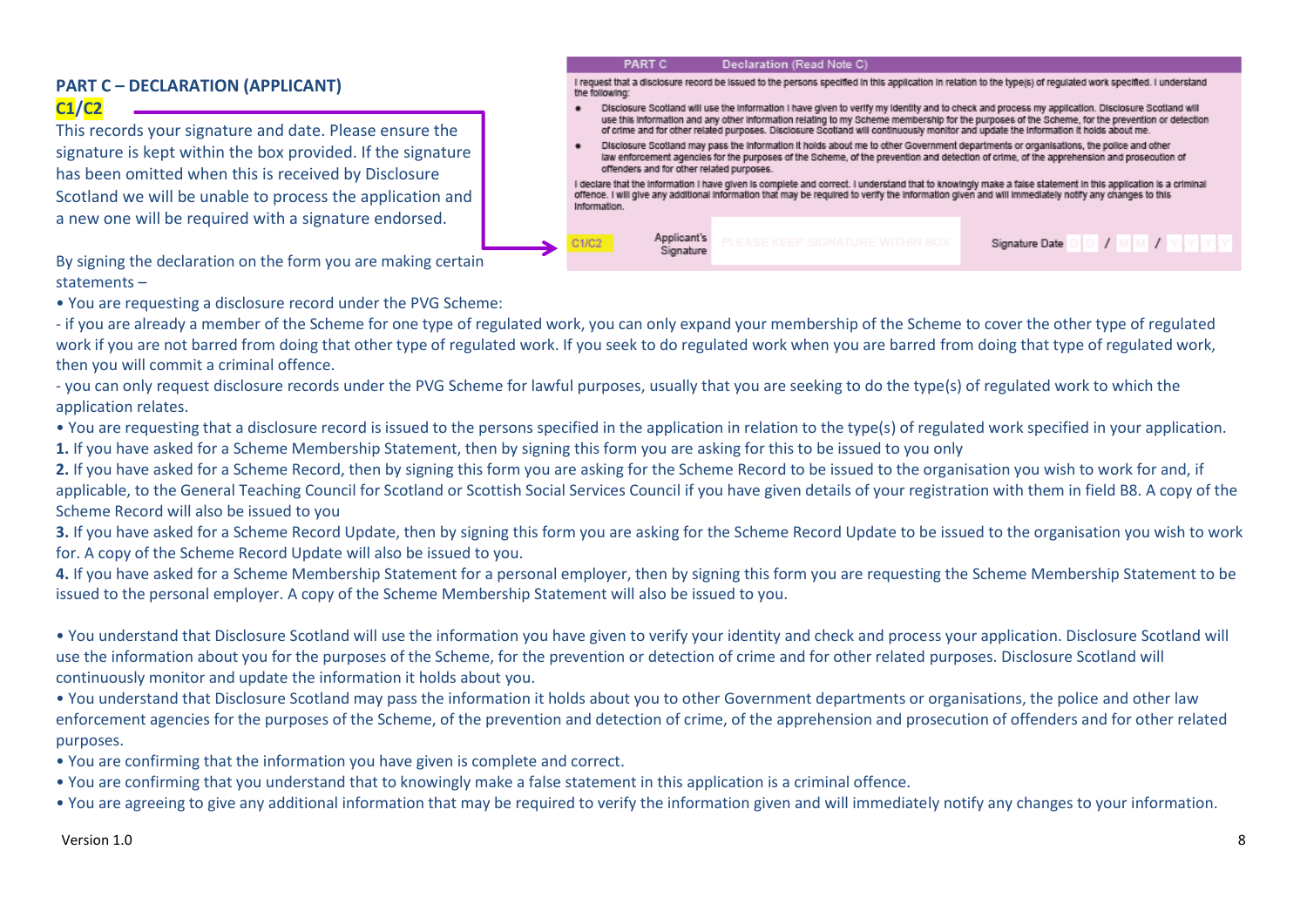#### Payment (Read Note D)

**PART D** 

Initials

If you, as the Applicant, are paying for this application, complete PART D. If you are not paying for it, leave PART D blank and forward the form directly to the person who will be countersigning it.

Is this application in respect of a volunteer doing regulated work for a qualifying voluntary organisation? D)

#### If this PVG Application is to be paid for by a Registered Body or Personal Employer. they should cross (X) this box and complete PART D.

#### **PART D - PAYMENT**

#### **D1**

'Yes' should only be marked for voluntary positions with Qualifying Voluntary Organisations as defined in the PVG Legislation. By crossing 'Yes', you are confirming that you are entitled to a free PVG check and have been authorised by Disclosure Scotland to submit free checks. Organisations who cross 'Yes' for positions which are not entitled to free checks may be subject to further action.

#### **D2**

An '**X**' should only be marked if this application is being paid for by a Registered Body. If this application is to be paid for by a Registered Body or Personal Employer please continue with section D.

#### **PART D – PAYMENT CONT'D**

#### **D3**

An '**X**' should be marked in the appropriate box. Please ensure only one payment method has been selected, if more than one has been marked the application may be rejected or delayed. All cheques and postal orders should be made payable to 'Disclosure Scotland'.

#### **D4-D8/9**

This section should be completed for card payments marked at D3 only. If any other payment method has been selected this section should be blank.

*Please note the hand writing should be particularly clear to ensure the data is captured correctly.*

#### **D10**

Voucher number should be recorded here if using voucher as **For Disclosure Scotland use only, please do not mark.** method of payment.

| <b>Method of Payment</b><br>73                                                                                                                                                                                                                          |
|---------------------------------------------------------------------------------------------------------------------------------------------------------------------------------------------------------------------------------------------------------|
| <b>VISA</b><br>Master Card<br>Registered Body Invoice<br>Cheque<br>Maestro                                                                                                                                                                              |
| VISA Debit/<br>VISA Electron<br>Postal Order<br>Voucher<br>Solo<br>Delta                                                                                                                                                                                |
| Please make cheques payable to 'Disclosure Scotland'. We recommend the cheque is completed in blue or black ink.                                                                                                                                        |
| <b>Credit/Debit Card Payments</b>                                                                                                                                                                                                                       |
| This is the large number written across the mido<br>Card Number<br>D <sub>4</sub><br>of your card. Do not leave blank spaces.                                                                                                                           |
| <b>Expiry Date</b><br><b>Issue Number</b><br>D5/D6<br>7<br>(if applicable)                                                                                                                                                                              |
| D7 Name of Cardholder                                                                                                                                                                                                                                   |
| Cardholder's<br><b>D8/D9</b><br>PLEASE KEEP SIGNATURE WITHIN BOX<br>$\frac{1}{2}$ M M $\frac{1}{2}$ Y Y Y<br>Signature Date<br>Signature                                                                                                                |
| <b>Voucher Payment</b><br>$\rightarrow$ D10<br>Voucher Number                                                                                                                                                                                           |
| COUNTERSIGNED APPLICATIONS - send completed application forms to the person who will be countersigning your application.<br>NON-COUNTERSIGNED APPLICATIONS - send completed application forms to: Disclosure Scotland, PO BOX No. 250, GLASGOW G51 1YU. |
| FOR DISCLOSURE SCOTLAND USE ONLY. DO NOT WRITE BELOW THIS LINE.                                                                                                                                                                                         |
| <b>Correct Payment</b><br><b>Sort Code</b><br>Amount<br>п                                                                                                                                                                                               |
| <b>Cheque Number</b><br><b>Account Number</b>                                                                                                                                                                                                           |
| Other                                                                                                                                                                                                                                                   |
|                                                                                                                                                                                                                                                         |
|                                                                                                                                                                                                                                                         |

Version 1.0 9

**Yes** 

**No**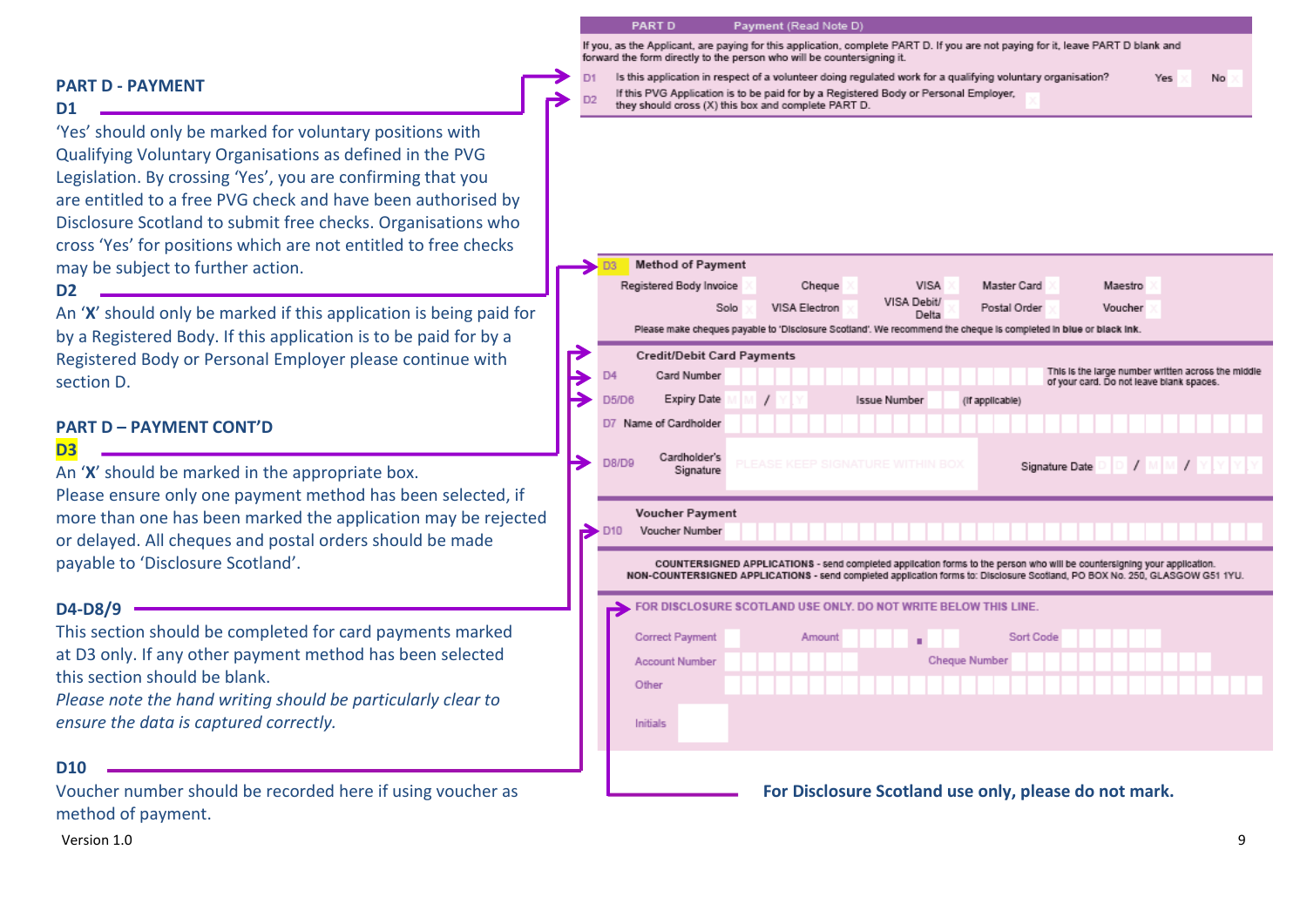#### **PART E – REGISTERED BODY DETAILS**

## *Please note this section should only be countersigned if you are applying for a Scheme Record or Scheme Record Update.*

If applicable this section should be completed by the person countersigning your application, this is normally your employer.

Please forward to the signatory for completion before submitting to Disclosure Scotland.

#### Registered Body: Countersignatory Details and Declaration

|                        | <b>PARTE</b>                                                                                                                                                                                                                                                                                                                                                                                               | Countersignature - To be completed by the Countersignatory (Read Note E)                                                                                         |                  |  |  |  |  |  |  |  |
|------------------------|------------------------------------------------------------------------------------------------------------------------------------------------------------------------------------------------------------------------------------------------------------------------------------------------------------------------------------------------------------------------------------------------------------|------------------------------------------------------------------------------------------------------------------------------------------------------------------|------------------|--|--|--|--|--|--|--|
|                        | <b>Role Details</b>                                                                                                                                                                                                                                                                                                                                                                                        |                                                                                                                                                                  |                  |  |  |  |  |  |  |  |
| E1                     |                                                                                                                                                                                                                                                                                                                                                                                                            | Will the work be carried out at the home address of the Applicant?                                                                                               | <b>Yes</b><br>No |  |  |  |  |  |  |  |
| E <sub>2</sub>         | Organisation<br>Name                                                                                                                                                                                                                                                                                                                                                                                       |                                                                                                                                                                  |                  |  |  |  |  |  |  |  |
| E3                     |                                                                                                                                                                                                                                                                                                                                                                                                            |                                                                                                                                                                  |                  |  |  |  |  |  |  |  |
| <b>E4</b>              | Position<br>Applied For                                                                                                                                                                                                                                                                                                                                                                                    |                                                                                                                                                                  |                  |  |  |  |  |  |  |  |
| E5                     |                                                                                                                                                                                                                                                                                                                                                                                                            |                                                                                                                                                                  |                  |  |  |  |  |  |  |  |
|                        | <b>Confirmation of Identity</b><br>The person countersigning must satisfy themselves as to the identity of the Applicant. A minimum of three forms of identity must be<br>checked; if possible, one of them should be photographic. These should confirm the name, the date of birth and the current home<br>address of the Applicant. Cross the appropriate boxes below to confirm what has been checked. |                                                                                                                                                                  |                  |  |  |  |  |  |  |  |
| E6                     | Birth<br>Certificate                                                                                                                                                                                                                                                                                                                                                                                       | <b>Driving Licence</b><br>Driving Licence<br>National<br>National<br>Passport<br>(with photograph)<br>ID Card<br><b>Entitlement Card</b><br>(without photograph) | Other            |  |  |  |  |  |  |  |
|                        |                                                                                                                                                                                                                                                                                                                                                                                                            | If 'Other' please state the form of identification seen.                                                                                                         |                  |  |  |  |  |  |  |  |
| E7                     |                                                                                                                                                                                                                                                                                                                                                                                                            |                                                                                                                                                                  |                  |  |  |  |  |  |  |  |
| E8                     |                                                                                                                                                                                                                                                                                                                                                                                                            |                                                                                                                                                                  |                  |  |  |  |  |  |  |  |
| E9                     | Authentication<br>Reference No.                                                                                                                                                                                                                                                                                                                                                                            |                                                                                                                                                                  |                  |  |  |  |  |  |  |  |
|                        | <b>Registered Body Details</b>                                                                                                                                                                                                                                                                                                                                                                             |                                                                                                                                                                  |                  |  |  |  |  |  |  |  |
| E10                    | Registered Body Name                                                                                                                                                                                                                                                                                                                                                                                       |                                                                                                                                                                  |                  |  |  |  |  |  |  |  |
| a an<br>E11<br>a sa ta | Registered Body/<br>Sub Account Code                                                                                                                                                                                                                                                                                                                                                                       | (Code of account to be invoiced.)                                                                                                                                |                  |  |  |  |  |  |  |  |
| E12                    | Countersignatory Name                                                                                                                                                                                                                                                                                                                                                                                      |                                                                                                                                                                  |                  |  |  |  |  |  |  |  |
| E13                    | Countersignatory Code                                                                                                                                                                                                                                                                                                                                                                                      |                                                                                                                                                                  |                  |  |  |  |  |  |  |  |
|                        |                                                                                                                                                                                                                                                                                                                                                                                                            | <b>Countersigning on Behalf of Another Organisation</b>                                                                                                          |                  |  |  |  |  |  |  |  |
| E14                    | If 'Yes', supply name of<br>Are you countersigning this application on behalf of another organisation?<br>No<br><b>Yes</b><br>organisation below.                                                                                                                                                                                                                                                          |                                                                                                                                                                  |                  |  |  |  |  |  |  |  |
|                        | E15 Organisation Name                                                                                                                                                                                                                                                                                                                                                                                      |                                                                                                                                                                  |                  |  |  |  |  |  |  |  |
| E16                    |                                                                                                                                                                                                                                                                                                                                                                                                            |                                                                                                                                                                  |                  |  |  |  |  |  |  |  |
|                        | <b>PART F</b>                                                                                                                                                                                                                                                                                                                                                                                              | <b>Countersignatory Declaration (Read Note F)</b>                                                                                                                |                  |  |  |  |  |  |  |  |

I declare that the disclosure record is requested for the purpose of enabling or assisting me (or any other person for whom I act) to consider the applicant's suitability to do, or to be offered or supplied for, the type(s) of regulated work specified in this application. I understand the following:

- . Disclosure Scotland will use the information I have given to check and process this application. It will also use it for the purposes of the Scheme, for the prevention or detection of crime and for other related purposes.
- . Disclosure Scotland may pass the information to other Government departments or organisations, the police and other law enforcement agencies for the purposes of the Scheme, of the prevention and detection of crime, of the apprehension and prosecution of offenders and for other related purposes.

I confirm that the information I have supplied is complete and correct. I understand that to knowingly make a false statement in this application is a criminal offence. I will give any additional information that may be required to verify the information given and will immediately notify any changes to this information.



Signature Date  $[0] \cup 1$  m m  $I$  y y y i

The signature you supply here will be checked against the sample you supplied on the Registration application. Please send completed application forms to: Disclosure Scotiand, PO BOX No. 250, GLASGOW G51 1YU.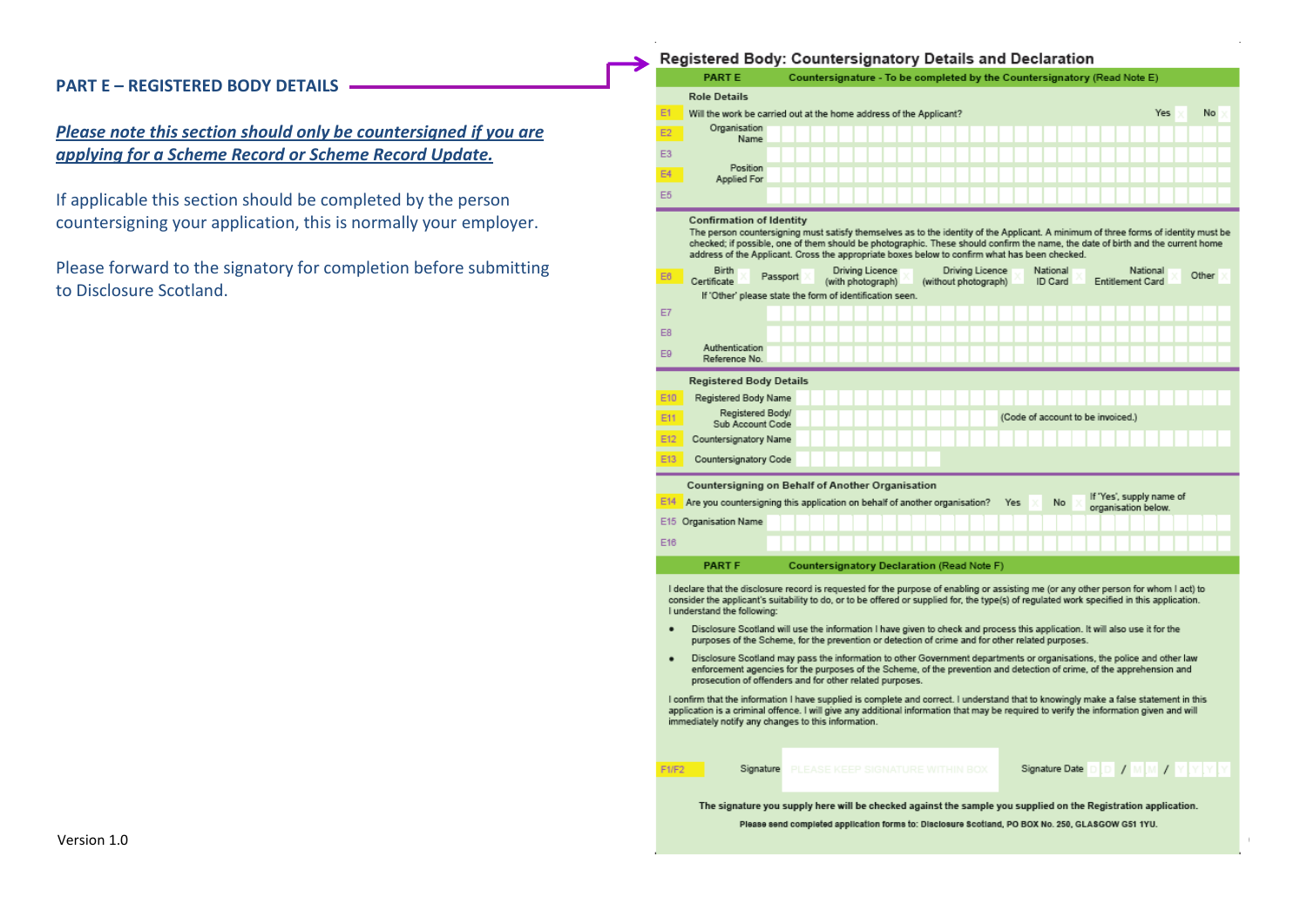#### Personal Employer Details and Declaration

#### **PART G – PERSONAL EMPLOYER DETAILS**

*This section should be completed for Scheme Membership Statements Countersigned only.*

If applicable please forward to your personal employer.

|                | <b>PART G</b>                                                      |    |     | To be completed by a Personal Employer (Read Note G)              |             |       |  |  |     |    |
|----------------|--------------------------------------------------------------------|----|-----|-------------------------------------------------------------------|-------------|-------|--|--|-----|----|
|                | <b>Role Details</b>                                                |    |     |                                                                   |             |       |  |  |     |    |
| G1             | Will the work be carried out at the home address of the Applicant? |    |     |                                                                   |             |       |  |  | Yes | No |
| G2             | Position<br>Applied For                                            |    |     |                                                                   |             |       |  |  |     |    |
| G3             |                                                                    |    |     |                                                                   |             |       |  |  |     |    |
|                | <b>Personal Employer Details</b>                                   |    |     |                                                                   |             |       |  |  |     |    |
| G4             | Title                                                              | Mr | Mrs | Ms                                                                | <b>Miss</b> | Other |  |  |     |    |
| G5             | Surname                                                            |    |     |                                                                   |             |       |  |  |     |    |
| G6             | Forename(s)                                                        |    |     |                                                                   |             |       |  |  |     |    |
| G7             |                                                                    |    |     |                                                                   |             |       |  |  |     |    |
| G <sub>8</sub> | Contact Phone No.                                                  |    |     |                                                                   |             |       |  |  |     |    |
| G <sub>B</sub> | <b>Email Address</b>                                               |    |     |                                                                   |             |       |  |  |     |    |
| G10            |                                                                    |    |     |                                                                   |             |       |  |  |     |    |
|                | <b>Personal Employer Address</b>                                   |    |     | This is the address your copy of the certificate will be sent to. |             |       |  |  |     |    |
| G11            | Address                                                            |    |     |                                                                   |             |       |  |  |     |    |
| G12            | (Number, Street)                                                   |    |     |                                                                   |             |       |  |  |     |    |
| G13            | Post Town                                                          |    |     |                                                                   |             |       |  |  |     |    |
| G14            | County                                                             |    |     |                                                                   |             |       |  |  |     |    |
| G15            | Post Code                                                          |    |     |                                                                   |             |       |  |  |     |    |
| G16            | Country                                                            |    |     |                                                                   |             |       |  |  |     |    |
|                | <b>PARTH</b>                                                       |    |     | Declaration (Read Note H)                                         |             |       |  |  |     |    |

I declare that the disclosure record is requested for the purpose of enabling or assisting me (or any other person for whom I act) to consider the applicant's suitability to do, or to be offered or supplied for, the type(s) of regulated work specified in this application. I understand the following:

- . Disclosure Scotland will use the information I have given to check and process this application. It will also use it for the purposes of the Scheme, for the prevention or detection of crime and for other related purposes.
- . Disclosure Scotland may pass the information to other Government departments or organisations, the police and other law enforcement agencies for the purposes of the Scheme, of the prevention and detection of crime, of the apprehension and prosecution of offenders and for other related purposes.

I confirm that the information I have supplied is complete and correct. I understand that to knowingly make a false statement in this application is a criminal offence. I will give any additional information that may be required to verify the information given and will immediately notify any changes to this information.

 $H1/H2$ 

Signature

Signature Date D D / M M / Y Y

Please send completed application forms to: Disclosure Scotland, PO BOX No. 250, GLASGOW G51 1YU.